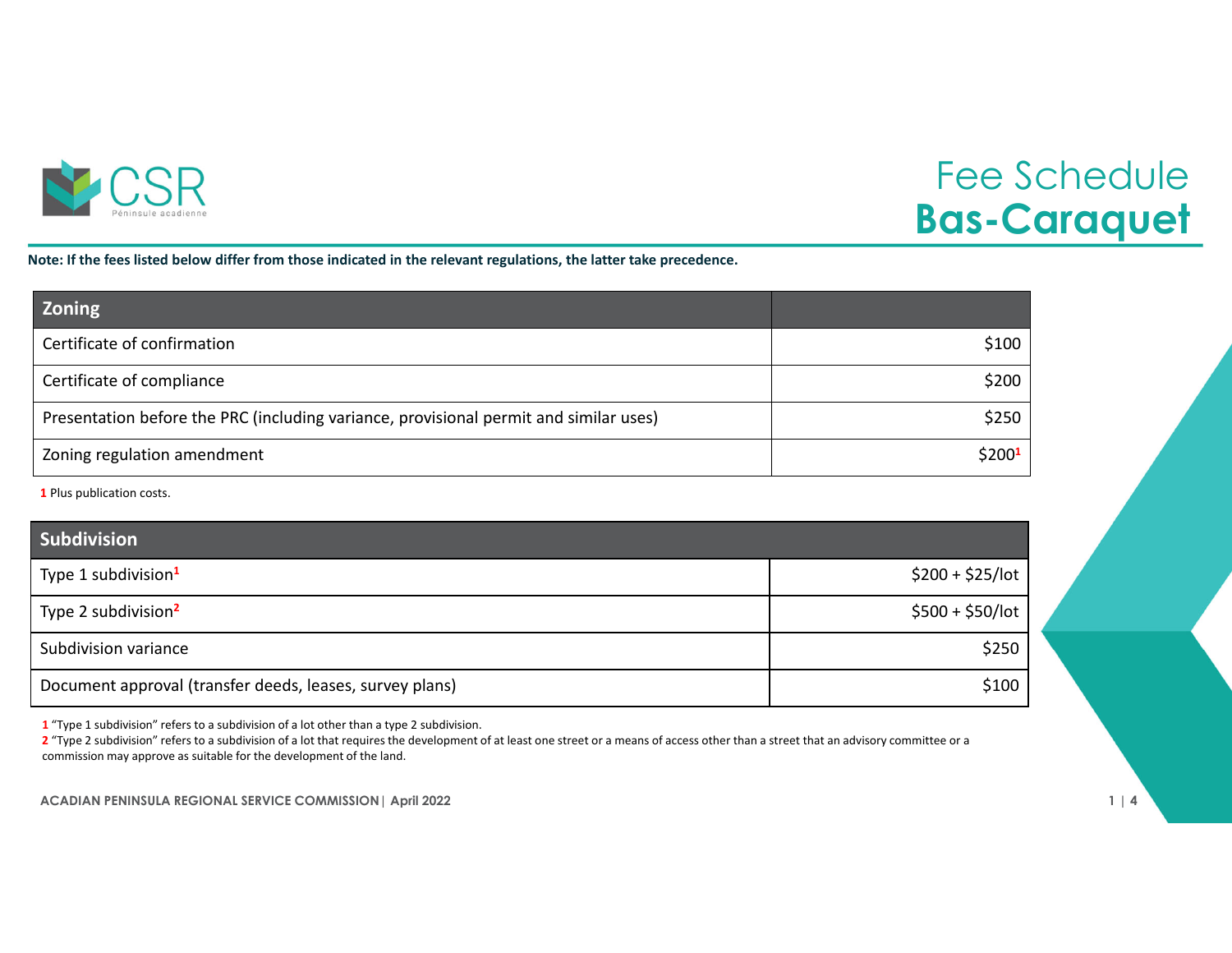

## Fee Schedule **Bas-Caraquet**

Note: If the fees listed below differ from those indicated in the relevant regulations, the latter take precedence.

| <b>Construction permits</b>                                               |                  |
|---------------------------------------------------------------------------|------------------|
| Construction costs / base rate                                            | \$5              |
| Construction costs per \$1,000 assessed value                             | \$5              |
| <b>Demolition costs</b>                                                   | \$25             |
| Development costs for permits ranging from \$25,000 to \$50,000           | \$0              |
| Development costs for permits ranging from \$50,001 to \$100,000          | \$0              |
| Development costs for permits of \$100,001 or more                        | \$0              |
| The cost of a permit is doubled in the case of an infraction <sup>1</sup> | YES <sup>4</sup> |
| Type A development costs <sup>2</sup>                                     | \$50             |
| Type B development costs <sup>3</sup>                                     | \$80             |
| Type A permit renewal <sup>2</sup>                                        | \$0              |
| Type B permit renewal <sup>3</sup>                                        | \$0              |
| Construction costs (permit renewal)                                       | \$0              |

**ACADIAN PENINSULA REGIONAL SERVICE COMMISSION| April 2022 2 | 4**